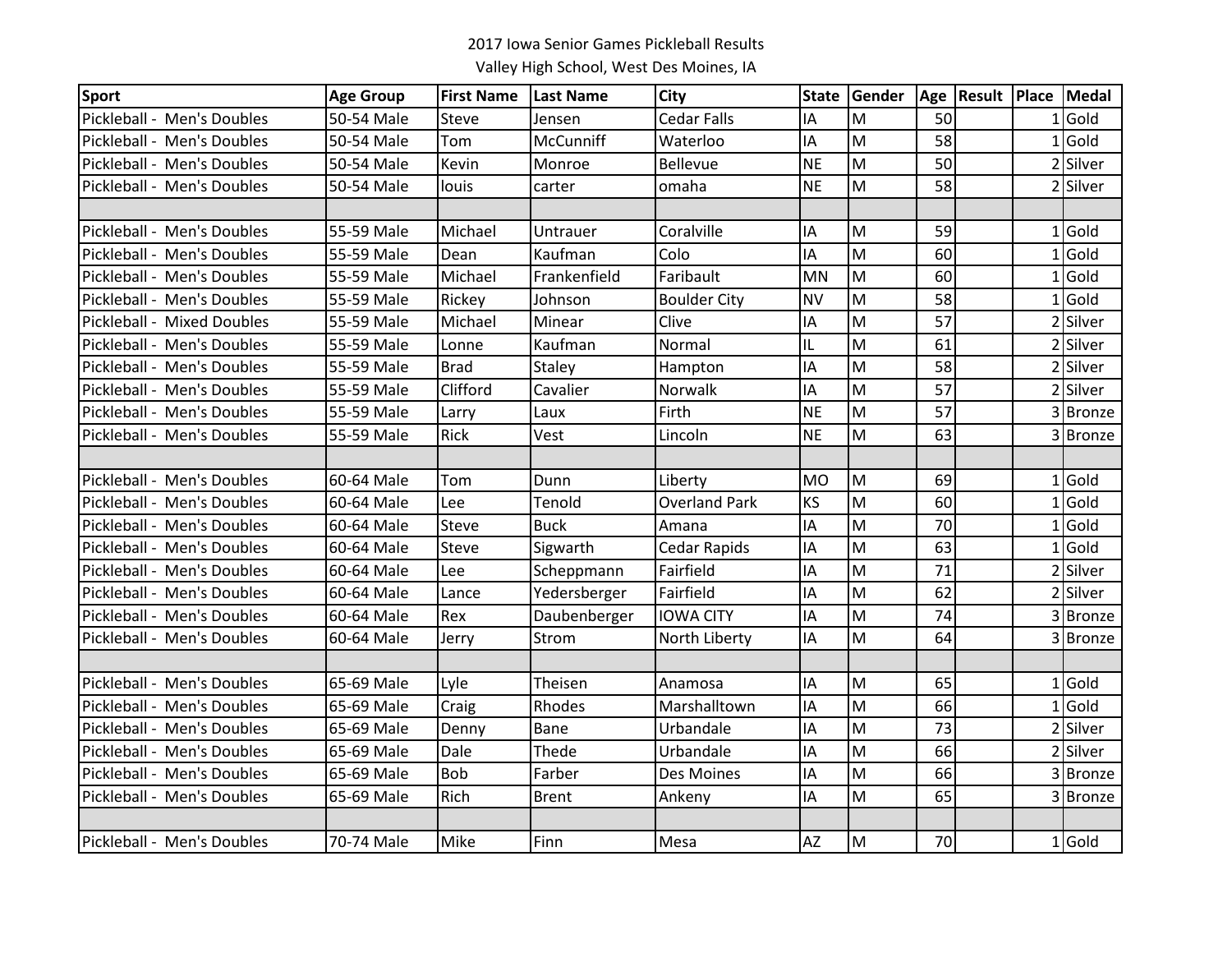| Pickleball - Men's Doubles   | 70-74 Male   | Mike          | Copple        | Norwalk                | IA        | M              | 70              | $1$ Gold |
|------------------------------|--------------|---------------|---------------|------------------------|-----------|----------------|-----------------|----------|
| Pickleball - Men's Doubles   | 70-74 Male   | Paul          | <b>Russ</b>   | Johnston               | IA        | M              | 73              | $1$ Gold |
| Pickleball - Men's Doubles   | 70-74 Male   | Paul          | Mann          | Clive                  | IA        | M              | 73              | $1$ Gold |
| Pickleball - Men's Doubles   | 70-74 Male   | Marv          | Maass         | webster City           | IA        | M              | 76              | 2 Silver |
| Pickleball - Men's Doubles   | 70-74 Male   | Larry         | Kelley        | Boone                  | IA        | M              | $\overline{72}$ | 2 Silver |
| Pickleball - Men's Doubles   | 70-74 Male   | Ron           | <b>Stiers</b> | Mesa                   | <b>AZ</b> | M              | 73              | 3 Bronze |
| Pickleball - Men's Doubles   | 70-74 Male   | Curt          | Goke          | <b>Eden Prairie</b>    | <b>MN</b> | M              | 72              | 3 Bronze |
| Pickleball - Men's Doubles   | 70-74 Male   | Richard       | Rounds        | Boone                  | IA        | M              | 70              | 3 Bronze |
| Pickleball - Men's Doubles   | 70-74 Male   | Skip          | <b>Hills</b>  | Altoona                | IA        | M              | 72              | 3 Bronze |
|                              |              |               |               |                        |           |                |                 |          |
| Pickleball - Men's Doubles   | 80-84 Male   | jack          | kavanagh      | livingston             | <b>TX</b> | M              | 81              | $1$ Gold |
| Pickleball - Men's Doubles   | 75-79 Male   | Kenneth       | <b>Beaird</b> | <b>Keokuk</b>          | IA        | M              | 79              | $1$ Gold |
| Pickleball - Men's Doubles   | 75-79 Male   | Scott         | Russell       | Sac City               | IA        | M              | 77              | $1$ Gold |
| Pickleball - Men's Doubles   | 75-79 Male   | Tom           | Stadtlander   | Belmond                | IA        | M              | 79              | $1$ Gold |
|                              |              |               |               |                        |           |                |                 |          |
| Pickleball - Women's Doubles | 50-54 Female | Tammy         | Stone         | Des moines             | IA        | F              | 51              | $1$ Gold |
| Pickleball - Women's Doubles | 50-54 Female | Yolanda       | Monroe        | <b>Bay Shore</b>       | <b>NY</b> | F              | 53              | $1$ Gold |
| Pickleball - Women's Doubles | 50-54 Female | Toni          | Dorr          | Fairfield              | ΙA        | F              | 71              | $1$ Gold |
| Pickleball - Women's Doubles | 50-54 Female | Colleen       | Stone         | Fairfield              | IA        | F              | 50              | $1$ Gold |
| Pickleball - Women's Doubles | 50-54 Female | Jennifer      | Roberts       | <b>West Des Moines</b> | IA        | F              | 61              | 2 Silver |
| Pickleball - Women's Doubles | 50-54 Female | <b>Brenda</b> | Klenk         | Urbandale              | IA        | F              | 53              | 2 Silver |
| Pickleball - Women's Doubles | 50-54 Female | Lisa          | Lemons        | Ames                   | IA        | F              | 57              | 3 Bronze |
| Pickleball - Women's Doubles | 50-54 Female | Kristine      | Wilson        | Ames                   | IA        | F              | 53              | 3 Bronze |
|                              |              |               |               |                        |           |                |                 |          |
| Pickleball - Women's Doubles | 55-59 Female | Julie         | Dunn          | Liberty                | <b>MO</b> | F              | 69              | $1$ Gold |
| Pickleball - Women's Doubles | 55-59 Female | Diane         | Metcalf       | Lenexa                 | <b>KS</b> | $\overline{F}$ | 59              | $1$ Gold |
| Pickleball - Women's Doubles | 55-59 Female | Mary          | Carter        | Fairfield              | IA        | F              | 63              | $1$ Gold |
| Pickleball - Women's Doubles | 55-59 Female | Lane          | Hawley        | Fairfield              | IA        | F              | 57              | $1$ Gold |
| Pickleball - Women's Doubles | 55-59 Female | pam           | cecchini      | Rosemount              | <b>MN</b> | F              | 58              | 2 Silver |
| Pickleball - Women's Doubles | 55-59 Female | <b>Beth</b>   | Trout         | Faribault              | <b>MN</b> | F              | 59              | 2 Silver |
| Pickleball - Women's Doubles | 55-59 Female | Angela        | Edmonson      | Urbandale              | IA        | F              | 56              | 2 Silver |
| Pickleball - Women's Doubles | 55-59 Female | Denise        | Fechner       | Urbandale              | IA        | $\mathsf F$    | 55              | 2 Silver |
| Pickleball - Women's Doubles | 55-59 Female | Michele       | Kennedy       | Omaha                  | <b>NE</b> | $\mathsf F$    | 59              | 3 Bronze |
| Pickleball - Women's Doubles | 55-59 Female | Laurel        | Derry         | <b>BLAIR</b>           | <b>NE</b> | F              | $\overline{57}$ | 3 Bronze |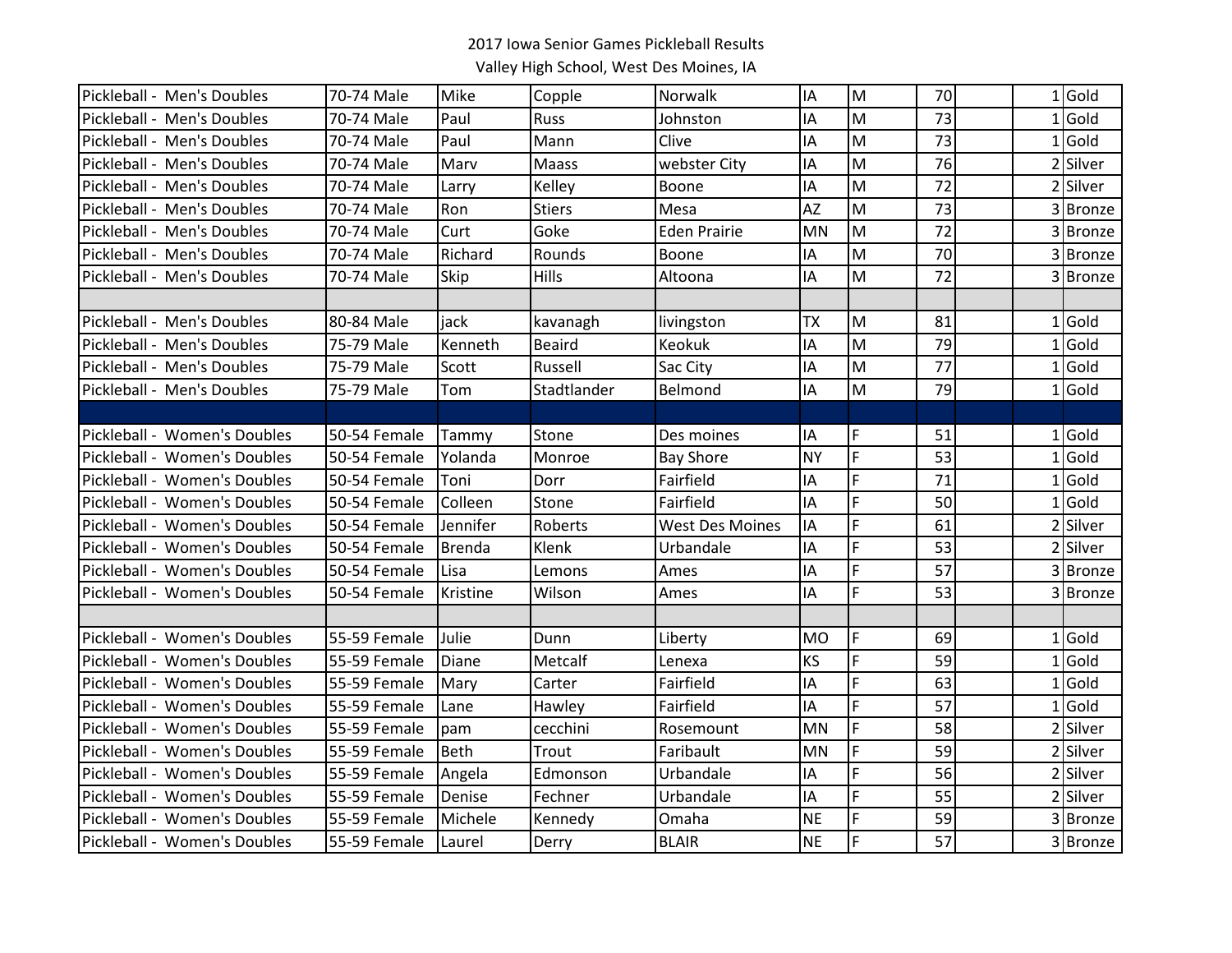| Pickleball - Women's Doubles | 60-64 Female | Sherrie       | Hascall        | Valley                 | <b>NE</b> | F  | 61 |  | 1Gold    |
|------------------------------|--------------|---------------|----------------|------------------------|-----------|----|----|--|----------|
| Pickleball - Women's Doubles | 60-64 Female | Rhonda        | Marchant       | Indianola              | IA        | F  | 64 |  | $1$ Gold |
| Pickleball - Women's Doubles | 60-64 Female | Cathy         | <b>Brent</b>   | Ankeny                 | IA        | F  | 63 |  | $1$ Gold |
| Pickleball - Women's Doubles | 60-64 Female | Rhonda        | <b>Buckley</b> | Valley                 | <b>NE</b> | F  | 60 |  | $1$ Gold |
| Pickleball - Women's Doubles | 60-64 Female | Linda         | Richman        | <b>Windsor Heights</b> | IA        | F  | 69 |  | 2 Silver |
| Pickleball - Women's Doubles | 60-64 Female | Bon           | Johnston       | Ardrossan              | AB        | F  | 60 |  | 2 Silver |
| Pickleball - Women's Doubles | 60-64 Female | Rachele       | Shaw           | Fairfield              | IA        | F  | 66 |  | 2 Silver |
| Pickleball - Women's Doubles | 60-64 Female | Wendi         | Vessey         | Fairfield              | IA        | Ë  | 63 |  | 2 Silver |
|                              |              |               |                |                        |           |    |    |  |          |
| Pickleball - Women's Doubles | 75-79 Female | Linda         | DeJarnette     | Lake Waukomis          | <b>MO</b> | F  | 75 |  | $1$ Gold |
| Pickleball - Women's Doubles | 65-69 Female | Beverly       | Cook           | <b>Blue Springs</b>    | <b>MO</b> | F  | 69 |  | $1$ Gold |
| Pickleball - Women's Doubles | 65-69 Female | Gail          | Henderson      | Atlantic               | IA        | F. | 69 |  | $1$ Gold |
| Pickleball - Women's Doubles | 65-69 Female | Jean          | Ryan           | Atlantic               | IA        | F  | 69 |  | $1$ Gold |
| Pickleball - Women's Doubles | 70-74 Female | Diane         | Kyser          | Independence           | <b>MO</b> | F  | 72 |  | 2 Silver |
| Pickleball - Women's Doubles | 65-69 Female | Karen         | White          | <b>Blue Springs</b>    | <b>MO</b> | Ë  | 66 |  | 2 Silver |
|                              |              |               |                |                        |           |    |    |  |          |
| Pickleball - Women's Doubles | 70-74 Female | Charlene      | Drewry         | Elkhorn                | <b>NE</b> | F  | 71 |  | $1$ Gold |
| Pickleball - Women's Doubles | 70-74 Female | Cheryl        | Andersen       | Omaha                  | <b>NE</b> | F  | 71 |  | $1$ Gold |
| Pickleball - Women's Doubles | 70-74 Female | Debbie        | Thornton       | Des Moines             | IA        | F  | 71 |  | $1$ Gold |
| Pickleball - Women's Doubles | 70-74 Female | Donna         | Crookham       | Oskaloosa              | IA        | Ë  | 75 |  | $1$ Gold |
| Pickleball - Women's Doubles | 70-74 Female | Gerri         | Lyon           | <b>West Des Moines</b> | IA        | F  | 72 |  | 2 Silver |
| Pickleball - Women's Doubles | 70-74 Female | Jan           | Fife           | Carlisle               | IA        | F  | 73 |  | 2 Silver |
| Pickleball - Women's Doubles | 70-74 Female | Sarah         | Smith          | Dubuque                | IA        | F  | 78 |  | 3 Bronze |
| Pickleball - Women's Doubles | 70-74 Female | Barbara       | Shinbori       | Davenport              | IA        | F  | 73 |  | 3 Bronze |
|                              |              |               |                |                        |           |    |    |  |          |
| Pickleball - Women's Doubles | 75-79 Female | <b>MARY M</b> | <b>WEBER</b>   | Gilbertville           | IA        | F  | 81 |  | $1$ Gold |
| Pickleball - Women's Doubles | 75-79 Female | Terri         | Schmitz        | Gilbertville           | IA        | F  | 78 |  | $1$ Gold |
|                              |              |               |                |                        |           |    |    |  |          |
| Pickleball - Mixed Doubles   | 50-54        | <b>Steve</b>  | Stone          | Des Moines             | IA        | M  | 59 |  | $1$ Gold |
| Pickleball - Mixed Doubles   | 50-54        | Tammy         | Stone          | Des moines             | IA        | F  | 51 |  | $1$ Gold |
| Pickleball - Mixed Doubles   | 50-54        | Julie         | Brunscheon     | <b>Cedar Falls</b>     | IA        | F  | 60 |  | 2 Silver |
| Pickleball - Mixed Doubles   | 50-54        | <b>Steve</b>  | Jensen         | <b>Cedar Falls</b>     | IA        | M  | 50 |  | 2 Silver |
| Pickleball - Mixed Doubles   | 50-54        | Kevin         | Monroe         | <b>Bellevue</b>        | <b>NE</b> | M  | 50 |  | 3 Bronze |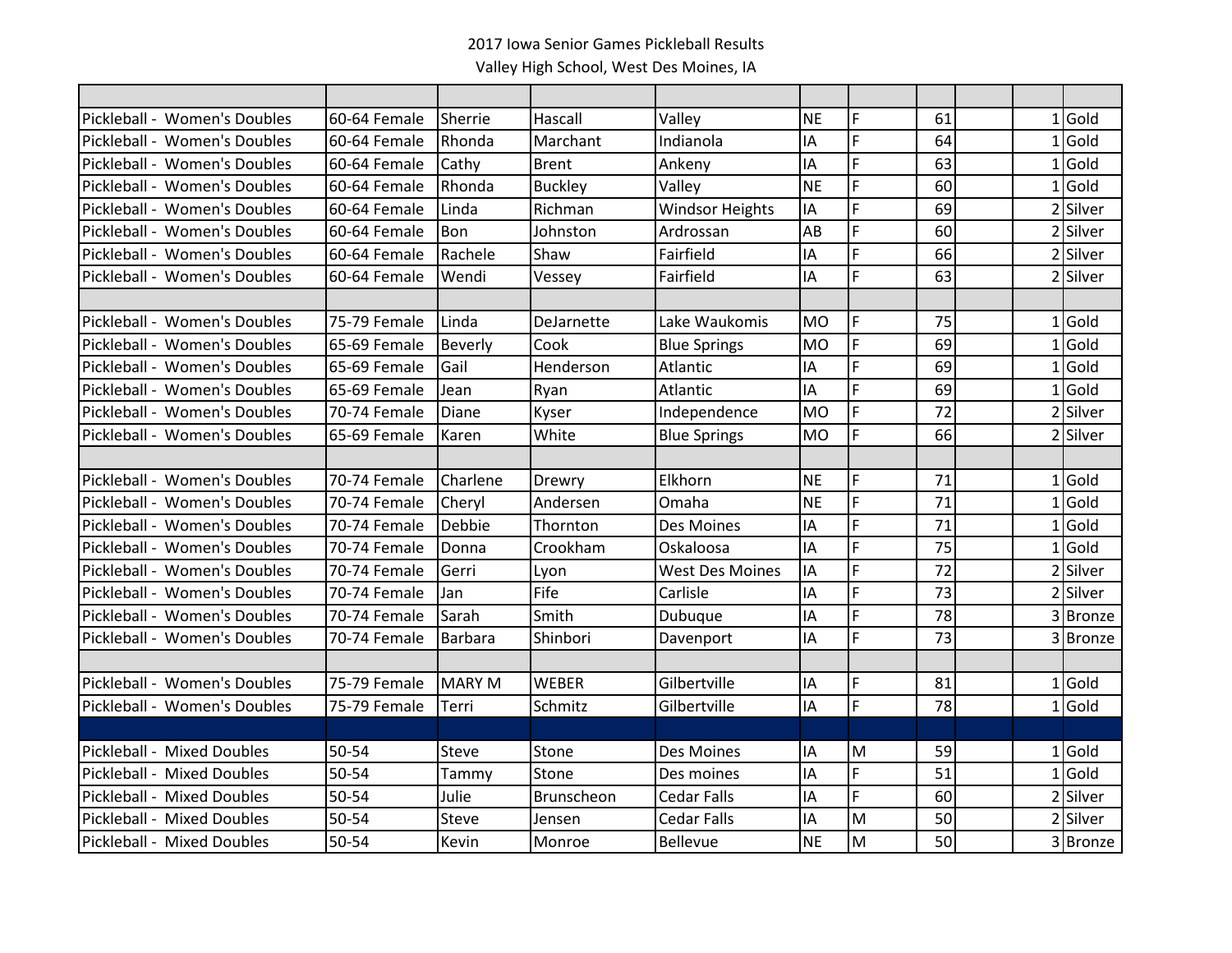| Pickleball - Mixed Doubles | 50-54 | Yolanda      | Monroe         | <b>Bay Shore</b>     | <b>NY</b> | F  | 53 | 3 Bronze |
|----------------------------|-------|--------------|----------------|----------------------|-----------|----|----|----------|
| Pickleball - Mixed Doubles | 50-54 | Greg         | Gasaway        | Fairfield            | IA        | M  | 70 | 3Bronze  |
| Pickleball - Mixed Doubles | 50-54 | Colleen      | Stone          | Fairfield            | IA        | F. | 50 | 3 Bronze |
|                            |       |              |                |                      |           |    |    |          |
| Pickleball - Mixed Doubles | 55-59 | Diane        | Metcalf        | Lenexa               | KS        | F  | 59 | $1$ Gold |
| Pickleball - Mixed Doubles | 55-59 | Lee          | Tenold         | <b>Overland Park</b> | KS        | M  | 60 | $1$ Gold |
| Pickleball - Mixed Doubles | 55-59 | Janet        | Minear         | Clive                | IA        | F  | 57 | $1$ Gold |
| Pickleball - Mixed Doubles | 55-59 | Michael      | Minear         | Clive                | IA        | M  | 57 | $1$ Gold |
| Pickleball - Mixed Doubles | 55-59 | Rickey       | Johnson        | <b>Boulder City</b>  | <b>NV</b> | M  | 58 | 2 Silver |
| Pickleball - Mixed Doubles | 55-59 | pam          | cecchini       | Rosemount            | MN        | F  | 58 | 2 Silver |
| Pickleball - Mixed Doubles | 55-59 | Harley       | Carter         | Fairfield            | IA        | M  | 65 | 2 Silver |
| Pickleball - Mixed Doubles | 55-59 | Lane         | Hawley         | Fairfield            | IA        | F  | 57 | 2 Silver |
| Pickleball - Mixed Doubles | 55-59 | Michael      | Frankenfield   | Faribault            | <b>MN</b> | M  | 60 | 3 Bronze |
| Pickleball - Mixed Doubles | 55-59 | Beth         | Trout          | Faribault            | <b>MN</b> | F. | 59 | 3 Bronze |
| Pickleball - Mixed Doubles | 55-59 | John         | Wilson         | Urbandale            | IA        | M  | 67 | 3 Bronze |
| Pickleball - Mixed Doubles | 55-59 | Angela       | Edmonson       | Urbandale            | IA        | F  | 56 | 3 Bronze |
|                            |       |              |                |                      |           |    |    |          |
| Pickleball - Mixed Doubles | 60-64 | <b>Bob</b>   | Farber         | Des Moines           | IA        | M  | 66 | $1$ Gold |
| Pickleball - Mixed Doubles | 60-64 | Rhonda       | Marchant       | Indianola            | IA        | F. | 64 | $1$ Gold |
| Pickleball - Mixed Doubles | 60-64 | <b>Steve</b> | Timmons        | Georgetown           | <b>TX</b> | M  | 65 | 2 Silver |
| Pickleball - Mixed Doubles | 60-64 | Rhonda       | <b>Buckley</b> | Valley               | <b>NE</b> | F  | 60 | 2 Silver |
| Pickleball - Mixed Doubles | 60-64 | Lee          | Scheppmann     | Fairfield            | IA        | M  | 71 | 2 Silver |
| Pickleball - Mixed Doubles | 60-64 | Mary         | Carter         | Fairfield            | IA        | F. | 63 | 2 Silver |
| Pickleball - Mixed Doubles | 60-64 | Rachele      | Shaw           | Fairfield            | IA        | F. | 66 | 3 Bronze |
| Pickleball - Mixed Doubles | 60-64 | Lance        | Yedersberger   | Fairfield            | IA        | M  | 62 | 3 Bronze |
|                            |       |              |                |                      |           |    |    |          |
| Pickleball - Mixed Doubles | 65-69 | Mary         | Foraker        | Coralville           | IA        | F. | 69 | $1$ Gold |
| Pickleball - Mixed Doubles | 65-69 | Craig        | Rhodes         | Marshalltown         | IA        | M  | 66 | $1$ Gold |
| Pickleball - Mixed Doubles | 65-69 | Tom          | Dunn           | Liberty              | <b>MO</b> | M  | 69 | 2 Silver |
| Pickleball - Mixed Doubles | 65-69 | Julie        | Dunn           | Liberty              | <b>MO</b> | F  | 69 | 2 Silver |
| Pickleball - Mixed Doubles | 65-69 | Terri        | Knudsvig       | <b>Cedar Falls</b>   | IA        | F  | 65 | 2 Silver |
| Pickleball - Mixed Doubles | 65-69 | Ward         | <b>Stubbs</b>  | <b>Cedar Falls</b>   | ΙA        | M  | 66 | Silver   |
| Pickleball - Mixed Doubles | 65-69 | Gail         | Henderson      | Atlantic             | ΙA        | F. | 69 | 3 Bronze |
| Pickleball - Mixed Doubles | 65-69 | Dale         | Thede          | Urbandale            | IA        | M  | 66 | 3Bronze  |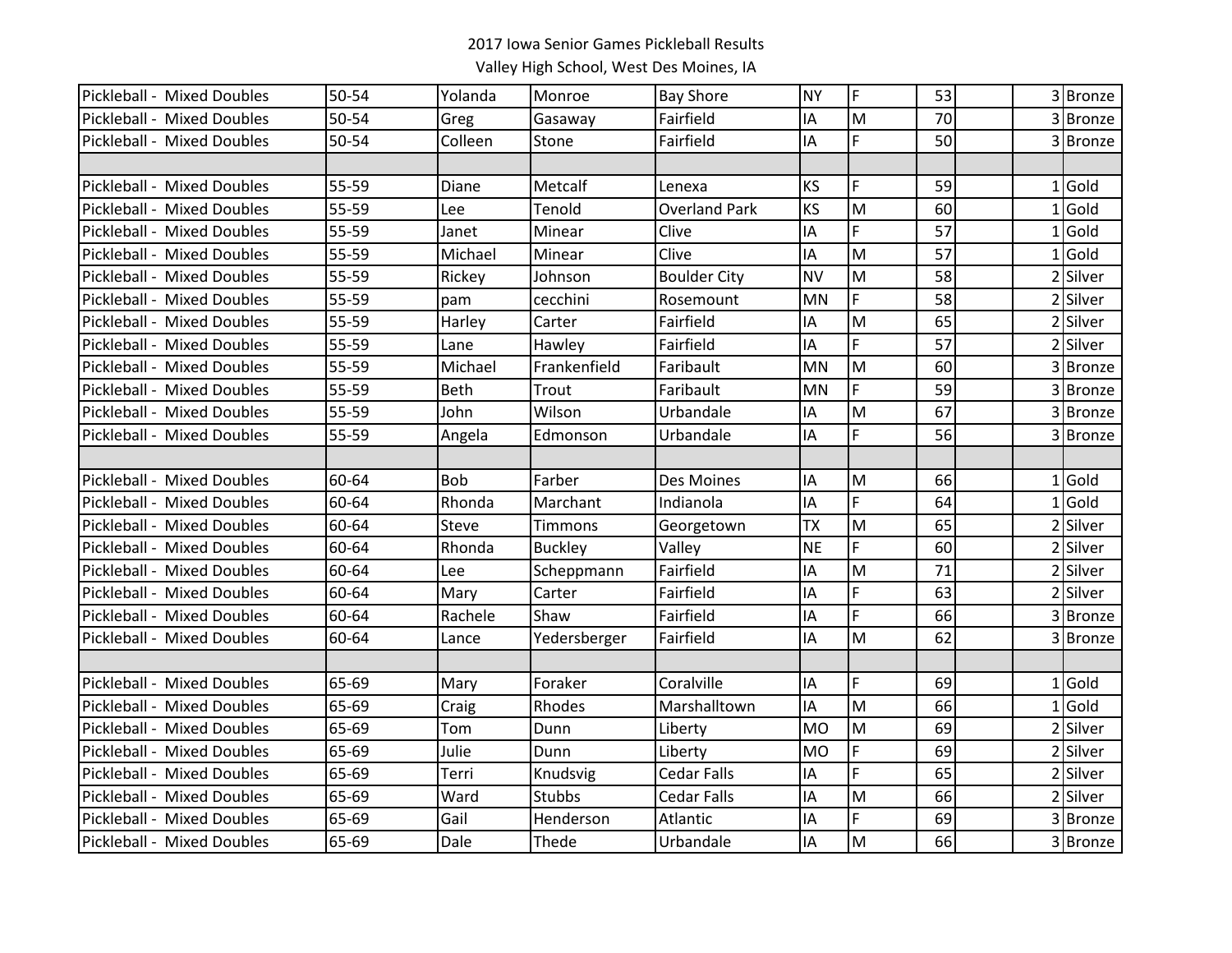| Pickleball - Mixed Doubles | 70-74        | Mike           | Finn          | Mesa              | <b>AZ</b> | M              | 70 |  | $1$ Gold |
|----------------------------|--------------|----------------|---------------|-------------------|-----------|----------------|----|--|----------|
| Pickleball - Mixed Doubles | 70-74        | Sue            | Finn          | Mesa              | <b>AZ</b> | F              | 70 |  | $1$ Gold |
| Pickleball - Mixed Doubles | 70-74        | Debbie         | Thornton      | <b>Des Moines</b> | IA        | $\overline{F}$ | 71 |  | $1$ Gold |
| Pickleball - Mixed Doubles | 70-74        | Denny          | <b>Bane</b>   | Urbandale         | IA        | M              | 73 |  | $1$ Gold |
| Pickleball - Mixed Doubles | 70-74        | <b>Barbara</b> | Shinbori      | Davenport         | IA        | F              | 73 |  | 2 Silver |
| Pickleball - Mixed Doubles | 70-74        | <b>Skip</b>    | Hills         | Altoona           | IA        | M              | 72 |  | 2 Silver |
| Pickleball - Mixed Doubles | 70-74        | Cheryl         | Andersen      | Omaha             | <b>NE</b> | $\overline{F}$ | 71 |  | 3 Bronze |
| Pickleball - Mixed Doubles | 70-74        | Larry          | Kelley        | Boone             | IA        | M              | 72 |  | 3 Bronze |
|                            |              |                |               |                   |           |                |    |  |          |
| Pickleball - Mixed Doubles | 75-79        | Roger          | Smith         | <b>Dubuque</b>    | IA        | M              | 77 |  | $1$ Gold |
| Pickleball - Mixed Doubles | 75-79        | Sarah          | Smith         | <b>Dubuque</b>    | IA        | F              | 78 |  | $1$ Gold |
| Pickleball - Mixed Doubles | 75-79        | Terri          | Schmitz       | Gilbertville      | IA        | F              | 78 |  | 2 Silver |
| Pickleball - Mixed Doubles | 75-79        | jack           | kavanagh      | livingston        | <b>TX</b> | M              | 81 |  | 2 Silver |
| Pickleball - Mixed Doubles | 75-79        | Kenneth        | <b>Beaird</b> | <b>Keokuk</b>     | IA        | M              | 79 |  | 2 Silver |
| Pickleball - Mixed Doubles | 75-79        | <b>MARY M</b>  | <b>WEBER</b>  | Gilbertville      | IA        | Ë              | 81 |  | 2 Silver |
|                            |              |                |               |                   |           |                |    |  |          |
|                            |              |                |               |                   |           |                |    |  |          |
| Pickleball - Singles       | 50-54 Female | Yolanda        | Monroe        | <b>Bay Shore</b>  | <b>NY</b> | F              | 53 |  | $1$ Gold |
| Pickleball - Singles       | 50-54 Female | Tammy          | Stone         | Des moines        | IA        | Ë              | 51 |  | $1$ Gold |
|                            |              |                |               |                   |           |                |    |  |          |
| Pickleball - Singles       | 50-54 Male   | Kevin          | Monroe        | Bellevue          | <b>NE</b> | M              | 50 |  | $1$ Gold |
|                            |              |                |               |                   |           |                |    |  |          |
| Pickleball - Singles       | 55-59 Male   | <b>Steve</b>   | Stone         | Des Moines        | IA        | M              | 59 |  | $1$ Gold |
| Pickleball - Singles       | 55-59 Male   | Michael        | Untrauer      | Coralville        | IA        | M              | 59 |  | 2 Silver |
| Pickleball - Singles       | 55-59 Male   | Hal            | Nichless      | New Hope          | <b>MN</b> | M              | 58 |  | 3 Bronze |
| Pickleball - Singles       | 55-59 Male   | <b>Brad</b>    | Staley        | Hampton           | IA        | M              | 58 |  | 3 Bronze |
|                            |              |                |               |                   |           |                |    |  |          |
| Pickleball - Singles       | 60-64 Male   | Michael        | Frankenfield  | Faribault         | <b>MN</b> | M              | 60 |  | $1$ Gold |
| Pickleball - Singles       | 60-64 Male   | <b>Ric</b>     | Anderson      | Mashalltown       | IA        | M              | 61 |  | $1$ Gold |
| Pickleball - Singles       | 60-64 Male   | Lonne          | Kaufman       | Normal            | IL        | M              | 61 |  | 2 Silver |
|                            |              |                |               |                   |           |                |    |  |          |
| Pickleball - Singles       | 65-69 Female | Carolyn        | Foster        | St. Paul          | <b>NE</b> | F              | 69 |  | $1$ Gold |
|                            |              |                |               |                   |           |                |    |  |          |